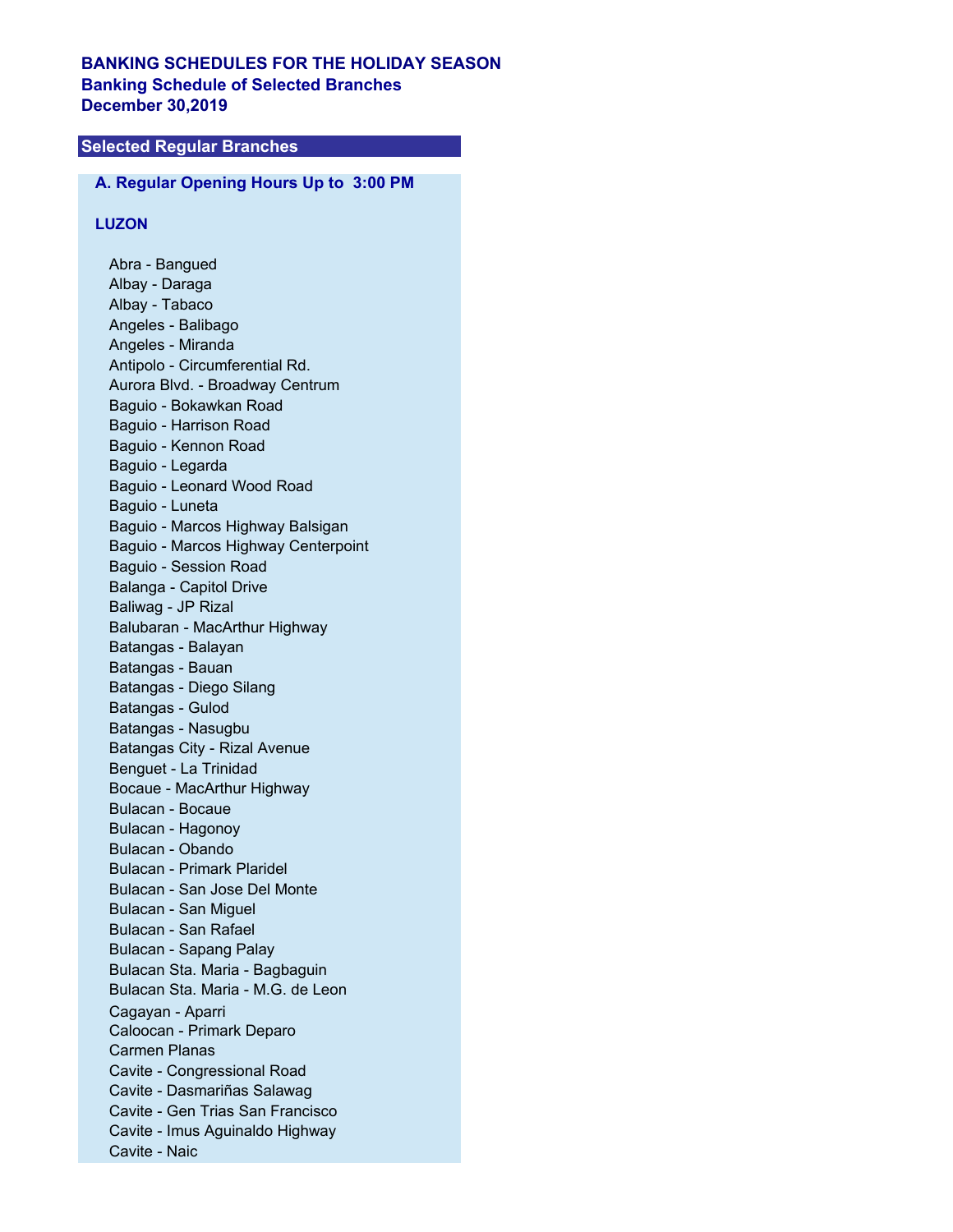Cavite - P. Burgos Cavite - Silang Aguinaldo Highway Cavite - Trece Martires Cavite Imus - The District Clark - Philexcel Business Park Dagupan - Tapuac Eastwood City - IBM Plaza **Echague** EDSA - East Caloocan Ilocos Norte - Batac Ilocos Sur - Cabugao Ilocos Sur - Candon Ilocos Sur - Narvacan Iriga City Isabela - Ilagan Isabela - Primark Cordon Isabela - Roxas Isabela - Tumauini Juan Luna La Union - Agoo La Union San Fernando - Quezon Avenue La Union San Fernando - Rizal Avenue Laguna - Alaminos Laguna - Sta. Cruz Laguna - Sta. Cruz National Highway Laoag - Balintawak Laoag - Castro Legazpi City - Albay District Legazpi City - Rizal St. Lipa - CM Recto Lipa - High 5 Square Lucena - Merchan Lucena - Tagarao Malolos - Congreso Malolos - Crossing Marilao - MacArthur Highway Masbate Meycauayan - Malhacan Mindoro - Calapan Monumento Naga - Diversion Road Naga - Panganiban Drive Naga - Plaza Rizal Nueva Ecija - Gapan Nueva Ecija - Guimba Nueva Ecija - Muñoz Nueva Ecija - Primark Cabiao Nueva Ecija - Primark Gapan Nueva Ecija - Zaragoza Nueva Vizcaya - Solano Pampanga - Apalit Pampanga - Guagua Pampanga - Magalang Pampanga San Fernando - Macarthur Highway Pampanga San Fernando - Sindalan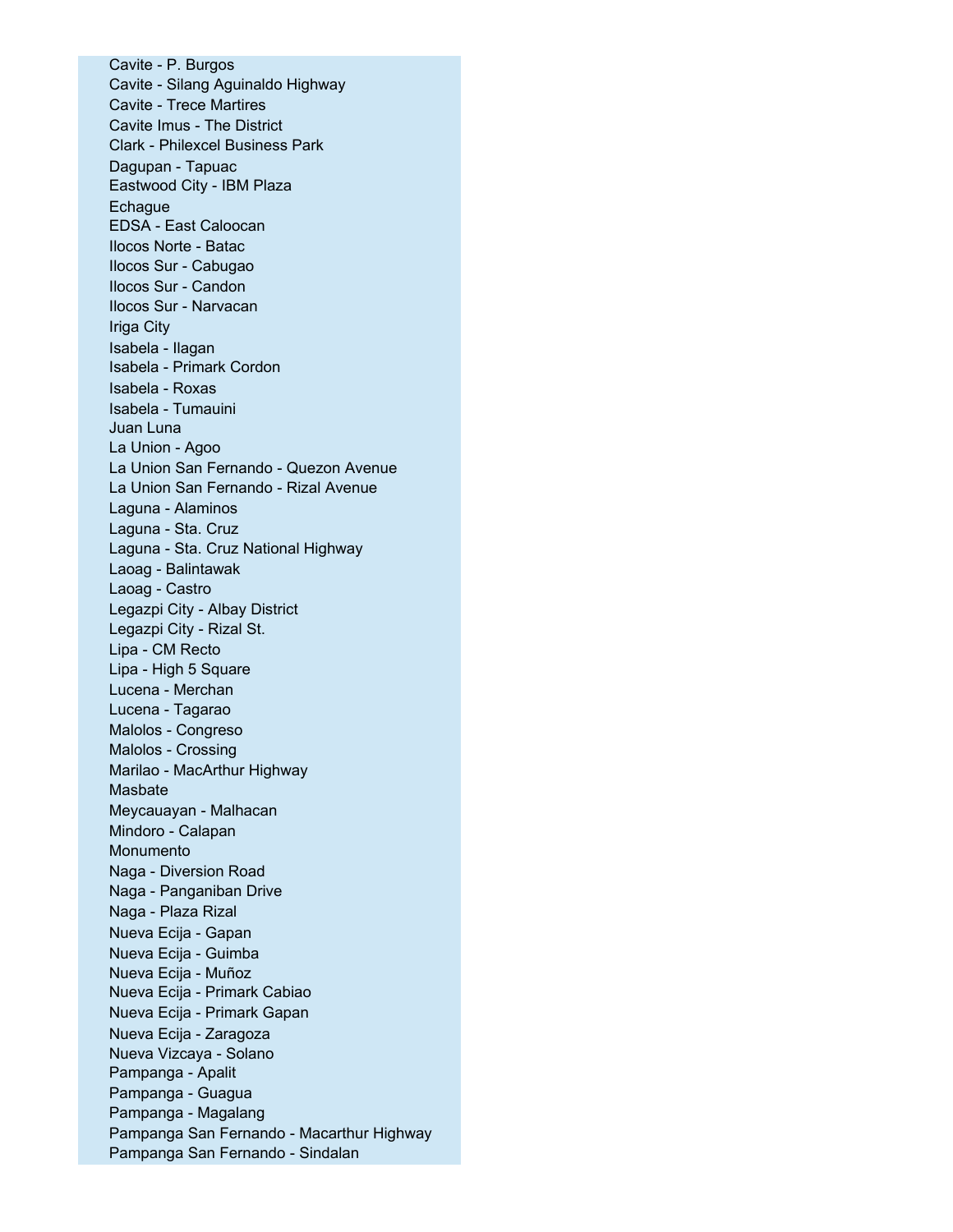Pangasinan - Malasiqui Pangasinan - Mangaldan Pangasinan - San Carlos Quezon - Gumaca Rizal Avenue Rizal Avenue - Batangas St. San Pablo - Maharlika Highway Sorsogon - Primark J.P. Rizal Sto. Cristo - Commercio Subic - Rizal Highway Tagaytay - Mendez Junction Tagaytay - Rotonda Tanauan - J.P. Laurel Tarlac - Camiling Tarlac - Concepcion Tarlac - Luisita Tarlac - Mac Arthur Highway Tarlac - Paniqui Tomas Morato - Kamuning Tuguegarao - Buntun Urdaneta - Alexander Vigan - Plaza Maestro Vigan - Quezon Avenue

## **VISAYAS**

Aklan - Kalibo Antique Bacolod - Capitol Shopping Bacolod - Gonzaga Bacolod - Lacson Bacolod - Rosario Lacson Bohol - Panglao Bohol - Tubigon Bohol Tagbilaran - Visarra Cebu - Asiatown IT Park Cebu - Bogo Cebu - Borromeo Cebu - Carcar Cebu - Consolacion Cebu - F. Cabahug Cebu - Guadalupe Cebu - Insular Life Business Centre Cebu - Mambaling Cebu - North Reclamation Cebu Magallanes Cebu Mandaue - M.C. Briones Dumaguete - Colon Iloilo - General Luna Iloilo - Jaro Iloilo - La Paz Iloilo - Passi Iloilo - Quezon St. Leyte - Ormoc Mactan - EPZA 2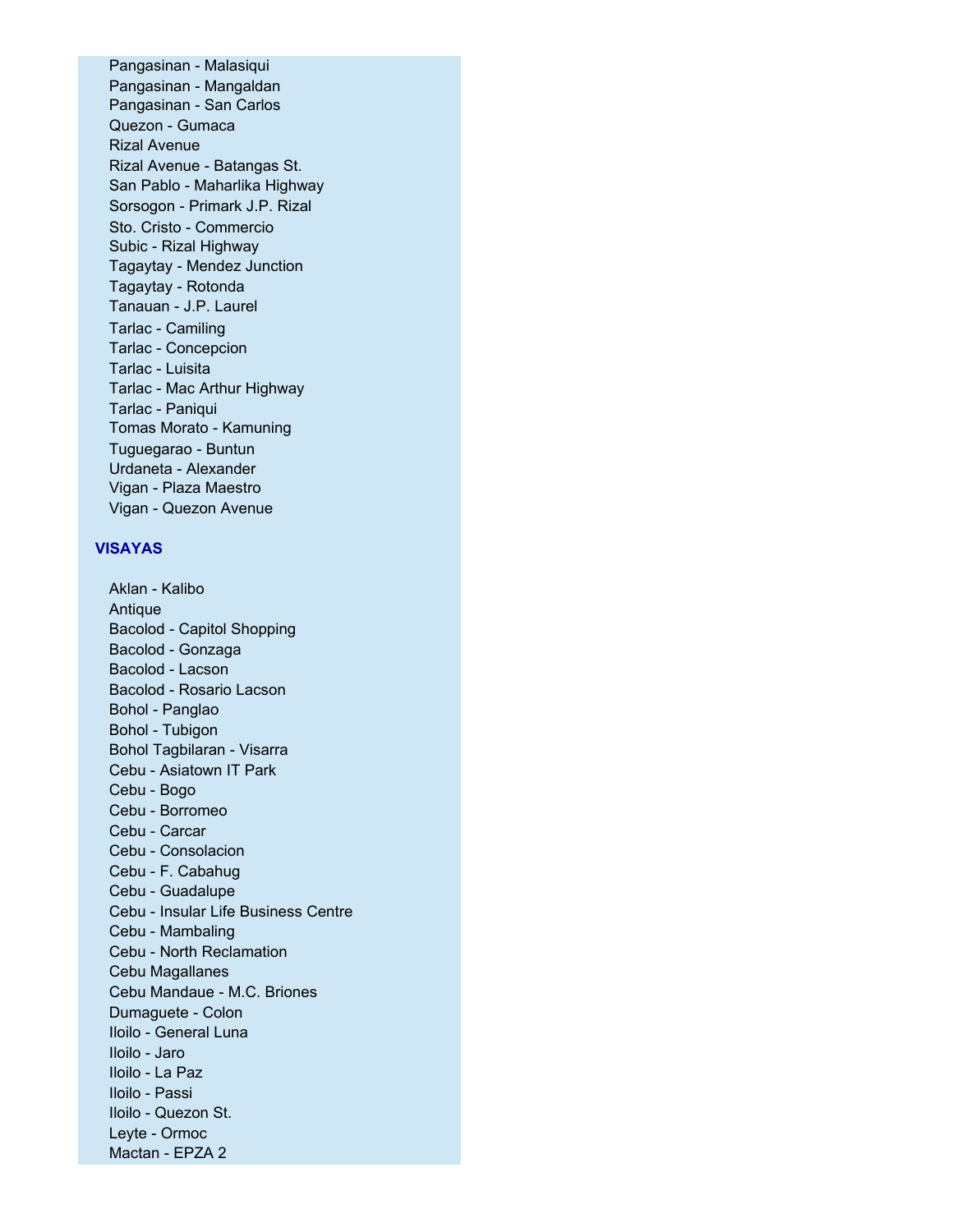Mactan - Lapu-lapu GMC Negros Occ - Bago Negros Occ - Binalbagan Negros Occ - Cadiz Negros Occ - Escalante Negros Occ - La Carlota Negros Occ - Silay Negros Occ - Talisay Negros Oriental - Bayawan Puerto Princesa - Rizal Roxas - Roxas Avenue Samar - Catbalogan Tacloban - Rizal Avenue

### **MINDANAO**

Bukidnon - Valencia Butuan - Montilla Cagayan de Oro - Lapasan Cagayan de Oro - Osmeña Cagayan de Oro - Velez Cotabato - Kabacan Cotabato - Kidapawan Cotabato - Makakua Cotabato - Midsayap Cotabato - S.K. Pendatun Davao - Agdao Davao - Bangoy Davao - Buhangin Davao - Buhangin C.P. Garcia Highway Davao - C.M Recto Davao - Calinan Davao - Claveria Davao - Digos Davao - JP Laurel Davao - Lanang Insular Village Davao - Lizada Davao - Magsaysay Davao - Mati Davao - Monteverde Gov. Sales Davao - Narra Davao - Panabo Davao - Quirino Ave. Davao - Rizal Davao - Sta. Ana Davao - Sta. Ana Gempesaw Davao - Tagum Davao - Toril Davao - Wood Lane Diversion Road Davao Digos - San Jose Davao Tagum - National Highway Dipolog - Quezon Ave General Santos General Santos - Makar General Santos - National Highway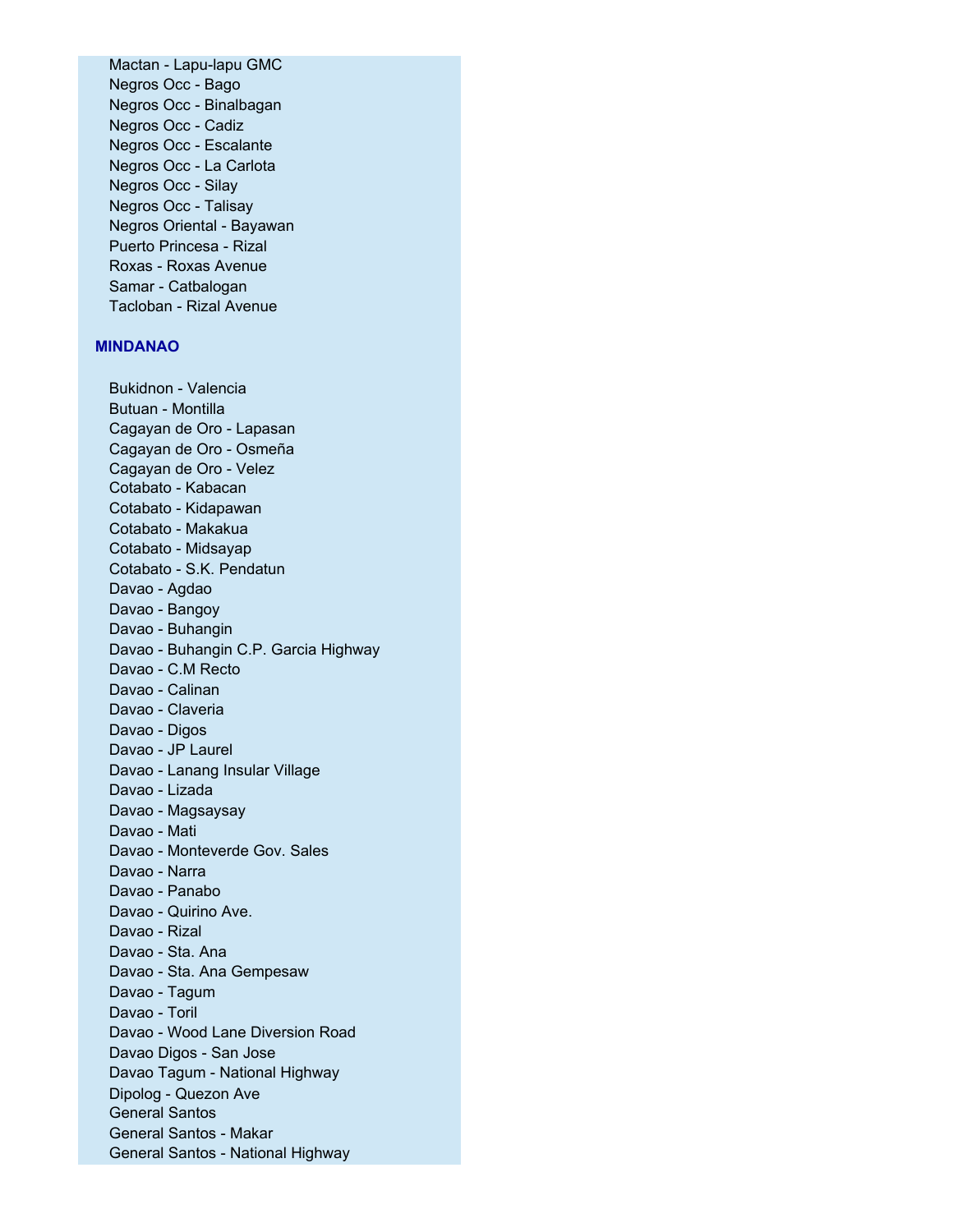General Santos - Pioneer General Santos - Quezon Avenue General Santos - Santiago St. Iligan - Del Pilar Koronadal - Gensan Drive Koronadal - R. Alunan Avenue Misamis Occ. - Oroquieta Misamis Oriental - Gingoog Ozamiz - Gallardo Pagadian Sultan Kudarat - Isulan Sultan Kudarat - Tacurong Surigao Zamboanga - Canelar Zamboanga - Ipil Zamboanga - La Purisima Zamboanga - Rizal St. Zamboanga - Veterans Avenue

### **B. Regular Banking Hours**

### **LUZON**

BDO Clark Forex Counter NAIA 1 NAIA 3

### **Selected Mall Branches**

#### **A. Regular Opening Hours Up to 4:00 PM**

## **LUZON**

A. Bonifacio Ave. - Cloverleaf Angeles - Marquee Mall Araneta Center - Ali Mall II Araneta Center - Gateway Mall Bacoor - Puregold Panapaan Baguio - Abanao Square BF Homes - Puregold Southpark Biñan Central Mall Bonifacio Global City - Market Market Bulacan - Puregold Baliwag Bulacan - Puregold Bulakan Calamba CityMall Canlubang iMall Cash & Carry Cavite - Dasmariñas Central Mall Cavite - Puregold Buhay na Tubig Cavite - Puregold Noveleta Cavite - Puregold Tanza Commonwealth - Ever Gotesco Commonwealth - Shopwise Dr. A. Santos Avenue - Puregold Evacom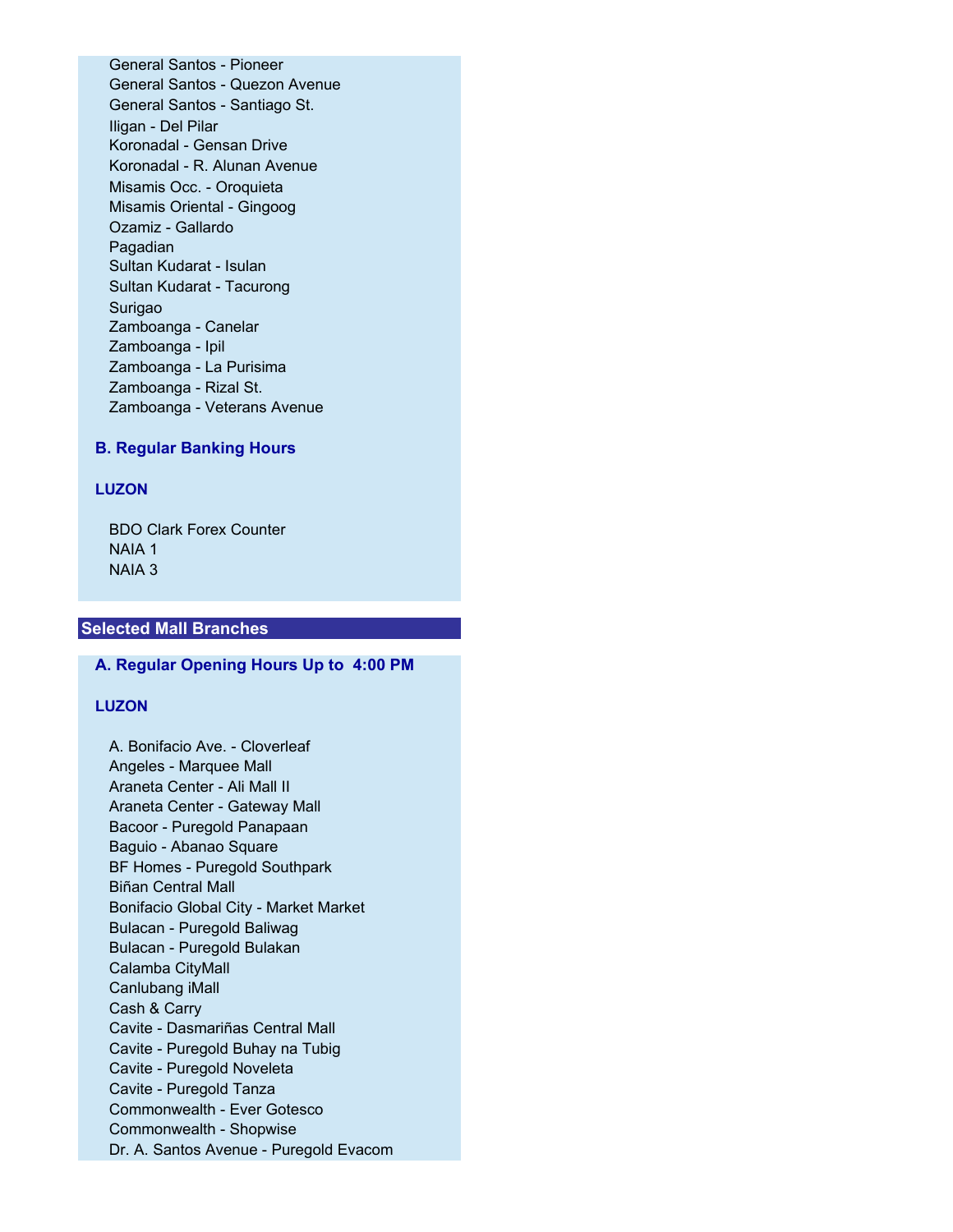EDSA - New Farmers Plaza Fairview - Ayala Terraces Greenhills Shopping Center Isabela Cabagan - Xentro Mall Isabela Santiago - Xentro Mall Katipunan Avenue - U.P. Town Center Kawit - Centennial Road La Union San Fernando - Manna Mall Macapagal Blvd. - Bay Area Macapagal Blvd. - W-Mall Makati - Circuit Mall Malabon - Fishermall Mandaluyong - Light Mall Marcos Highway - Feliz Mall Marikina Heights Montalban - Puregold Nueva Ecija - CityMall Sta. Rosa Pampanga - Puregold Dau Pasay - Two Shopping Center Pasig - Capitol Commons Estancia Pasig - Puregold San Joaquin Pasig - The 30th Meralco Avenue Quezon Avenue - Fisher Mall Quezon CityMall Tiaong Robinsons - Metro East Robinsons Galleria - Ortigas Robinsons Place - General Trias Robinsons Place - Lipa Robinsons Place - Manila Robinsons Place - San Nicolas Robinsons Place - Tuguegarao Robinsons Townville - Cabanatuan Rockwell - Power Plant San Pedro - Robinsons Galleria South Savemore - Amang Rodriquez Savemore - Marulas Savemore - Nagtahan Savemore - Novaliches Savemore - Project 8 Savemore Market - EPZA Shangri-la Plaza Mall - EDSA SM Aura Premier SM Center Angono SM Center Imus SM Center Las Piñas SM Center Lemery SM Center Muntinlupa SM Center Pulilan SM Center Sangandaan SM Center Tuguegarao Downtown SM Cherry Antipolo SM Cherry Congressional SM Cherry Shaw SM City Bacoor SM City Baguio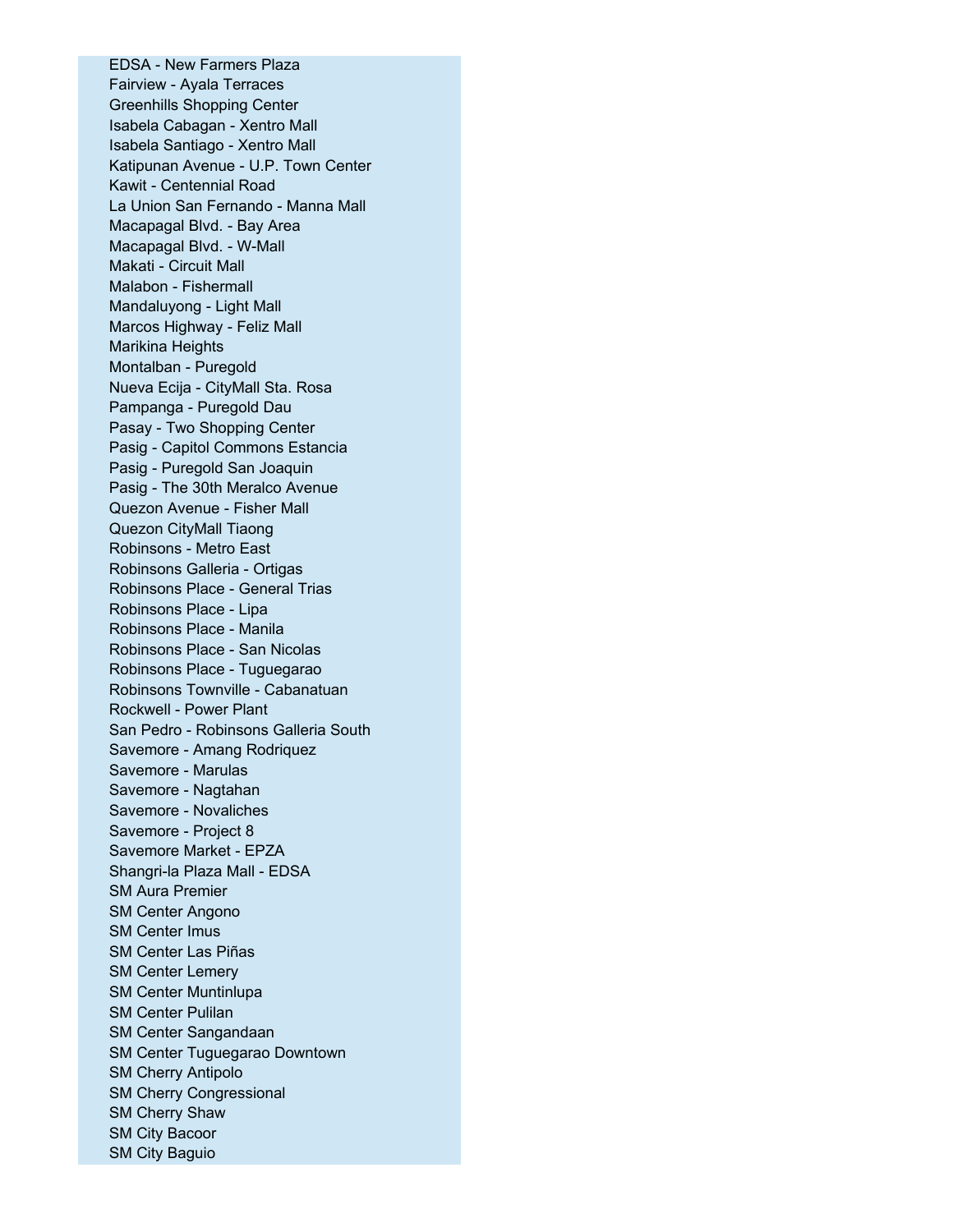SM City Baliwag SM City Batangas SM City BF Parañaque SM City Bicutan SM City Cabanatuan SM City Calamba SM City Cauayan SM City Clark A SM City Clark B SM City Dasmariñas A SM City Dasmariñas B SM City East Ortigas SM City Fairview A SM City Fairview B SM City Fairview C SM City Legazpi SM City Lipa SM City Lucena SM City Manila SM City Marikina SM City Marilao SM City Masinag SM City Molino SM City Naga SM City North EDSA A SM City North EDSA B SM City North EDSA C SM City North EDSA D SM City Novaliches SM City Olongapo SM City Olongapo Central SM City Pampanga A SM City Pampanga B SM City Rosales SM City Rosario SM City San Fernando SM City San Jose Del Monte SM City San Lazaro SM City San Mateo SM City San Pablo SM City Sta. Mesa SM City Sta. Rosa SM City Sucat A SM City Sucat B SM City Tarlac SM City Taytay SM City Telabastagan SM City Trece Martires SM City Urdaneta Central SM City Valenzuela SM Cubao SM Hypermarket Adriatico SM Hypermarket Cainta SM Hypermarket Cubao SM Hypermarket Daet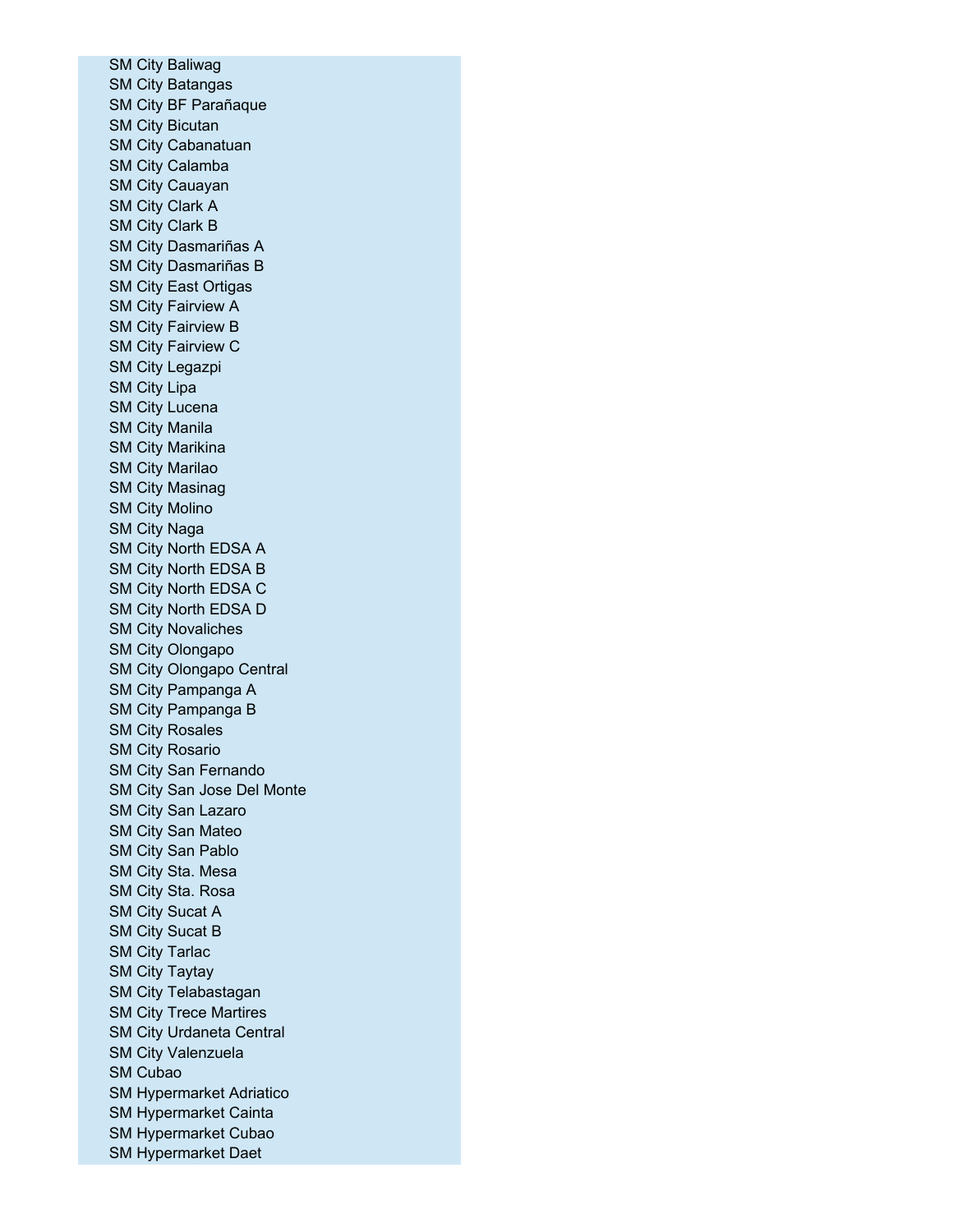SM Hypermarket FTI Taguig SM Hypermarket Mabalacat SM Hypermarket Makati SM Hypermarket Novaliches SM Hypermarket Pasig SM Hypermarket Sucat - Lopez SM Makati SM Mall of Asia A SM Mall of Asia B SM Market Mall Dasmariñas SM Megacenter Cabanatuan SM Megamall A SM Megamall B SM Megamall C SM Southmall A SM Southmall B Sta. Ana - Xentro Mall Sta. Lucia East - Cainta Sta. Lucia East - Felix Avenue Sta. Rosa Arcadia Starmall - Alabang Taguig - Vista Mall Tarlac - CityMall V-Mall Vigan - Puregold Walter Mart - North EDSA Waltermart - Balayan Waltermart - Batangas City Waltermart - Bel-Air Sta. Rosa Waltermart - Bicutan Waltermart - Cabanatuan Waltermart - Carmona Waltermart - Concepcion Tarlac Waltermart - Dasmariñas Waltermart - Guiguinto Waltermart - Nasugbu Waltermart - Pampanga Waltermart - Paniqui Waltermart - San Jose Waltermart - Sta. Maria Waltermart - Sta. Rosa Waltermart - Subic Waltermart - Sucat Waltermart - Talavera Waltermart - Tanauan Waltermart - Taytay Waltermart Center - Cabuyao Waltermart Center - Makiling

## **VISAYAS**

Aklan - CityMall Boracay Aklan CityMall Kalibo Cebu - Ayala Mall Cebu - CityMall Danao